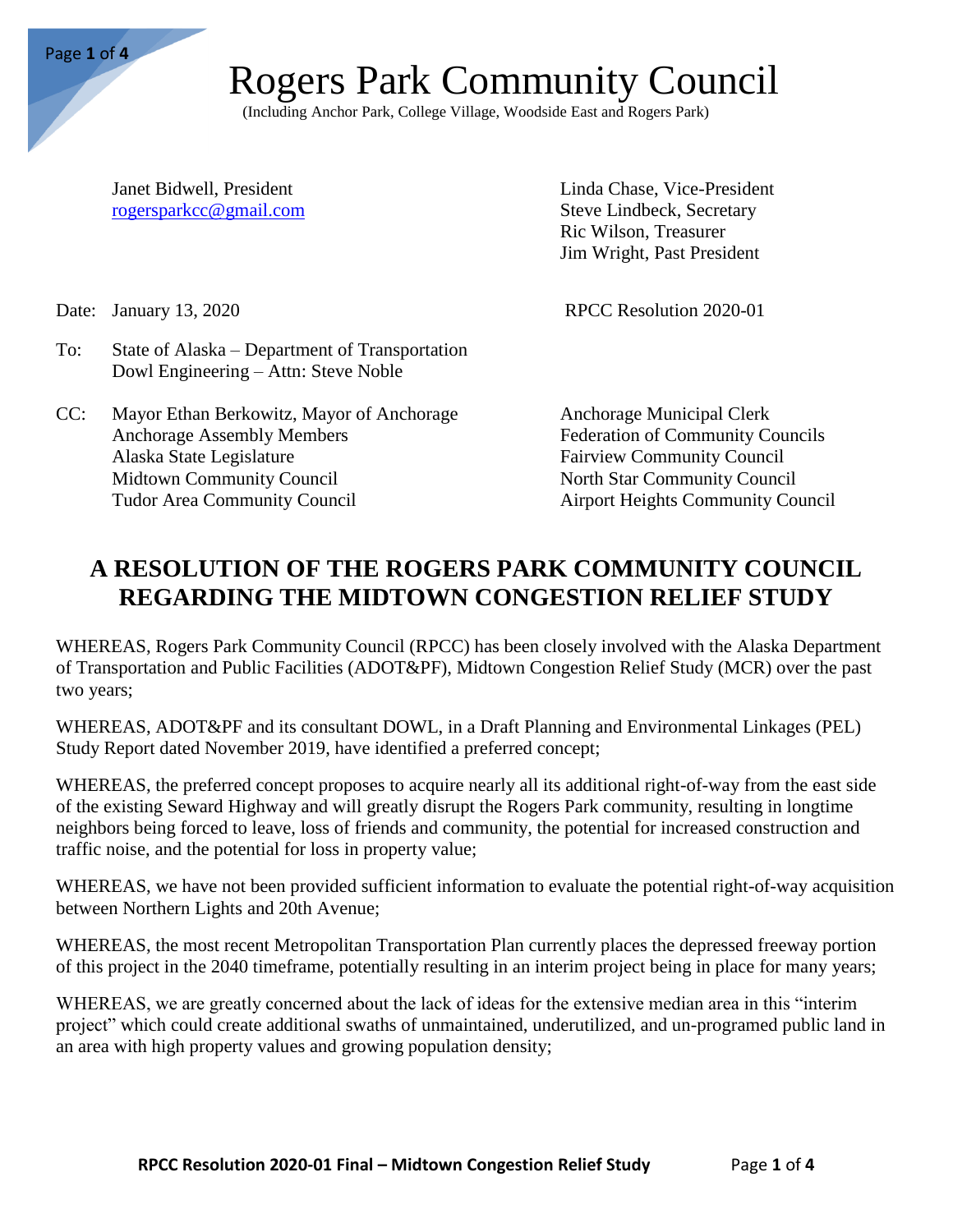

## Rogers Park Community Council

(Including Anchor Park, College Village, Woodside East and Rogers Park)

WHEREAS, the PEL construction cost estimate may be used for establishing future project budgets and funding, and we want to be certain that the PEL does not underestimate project costs;

WHEREAS, the ADOT&PF response to RPCC Additional Questions – Request No. 2:

- a) Said that "*sound walls are part of the depressed highway line item*."
- b) Did not provide the requested unit prices associated with the MCR sound walls, the Glenn Highway/Muldoon interchange sound walls, or the unit price associated with cover over the depressed freeway.
- c) Said that "*the elevated freeway still needs to be evaluated during the environmental process to compare potential effects of either an elevated or depressed freeway in this area*."
- d) Said that "*Proposed active transportation facilities running north-south through the project area will be separated from the edge of traveled way by a curb and 8-foot buffer. Additionally, the sidewalks are proposed to be widened to 10-feet*" but *"...cross streets will not be provided with a buffer between the sidewalk and traveled way.*"
- e) Said that the cost estimate for the proposed bridge over Chester Creek was based on bridge dimensions of 188 feet (E-W) and 36 feet (N-S).

WHEREAS, the A Street bridge over Chester Creek spans 120 feet (N-S);

WHEREAS, the RPCC advocates for non-vehicular/multimodal infrastructure to be more thoughtfully incorporated into the design and acknowledges this by insisting that the design include accessible, safe, buffered, well-lit, and year-round maintained multimodal transportation along and across the Seward Highway as it will promote health, safety and welfare for the overall community as well as reduce vehicular trips thereby reducing congestion in the region.

#### **Now therefore, be it resolved that the RPCC:**

- 1) Concurs with the elimination of any further consideration of an elevated freeway alternative in the PEL study and in future planning, design, and construction processes, and the RPCC requests that section 6.5 of the PEL report be revised to specifically state that the community *and the project team* do not support bringing an elevated highway forward for any consideration during the environmental process.
- 2) Concurs with a depressed freeway, with cover where feasible.
- 3) Concurs with a 35 MPH speed limit, enforced by signal timing, on the frontage roads.
- 4) Concurs with using a bridge to replace the Chester Creek culvert and the Chester Creek Trail culvert, such as at the A Street crossing of Chester Creek, and requests that the current PEL cost estimate for the bridge at Chester Creek be increased by a factor of two to account for a more realistic bridge north-south span.
- 5) Concurs with maintaining the existing turning restrictions at Fireweed Lane.
- 6) Concurs with conveying northbound traffic from the proposed frontage road onto the depressed freeway south of Fireweed Lane. This will reduce noise and reduce traffic at the Fireweed Lane intersection.
- 7) Requests that the entire project, for all phases, including the depressed freeway, be designed to at least a preliminary (e.g., 35 percent) level before any construction north of Tudor Road begins. This will be necessary for ROW acquisition and utility relocation, and it will help ensure that the final project can and will be constructed.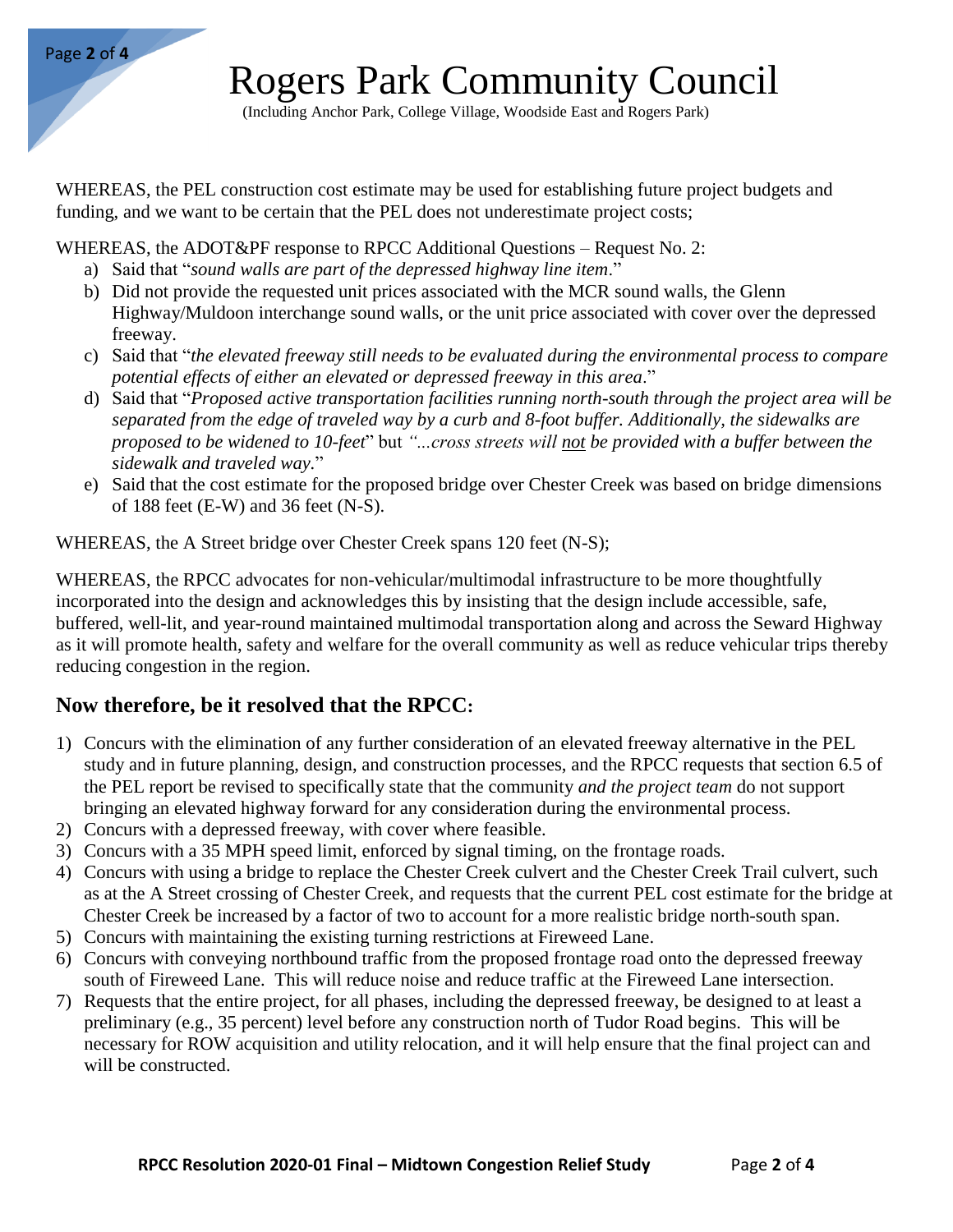# Rogers Park Community Council

(Including Anchor Park, College Village, Woodside East and Rogers Park)

- 8) Requests that Anchorage Traffic Model be updated with the most recent Alaska Department of Labor population projections; that the PEL report or subsequent "environmental" reports be updated with the expected future traffic volumes, levels of service, traffic safety, and other traffic operations metrics based on the updated Traffic Model; that the reports include a thorough discussion of the effects of delaying the various phases of the project by five, ten, or fifteen years; that the PEL report or subsequent "environmental" reports include a robust discussion of alternative safety improvement projects that could be done to mitigate traffic safety issues if one or more MCR phases is delayed by five, ten, or fifteen years.
- 9) Requests that design and construction of the depressed freeway be tightly sequenced after the initial phases. If that is not feasible, we request that the interim project be designed and constructed with the amenities of a "final" project.
- 10) Requests that right-of-way (ROW) and sound barrier discussions with Ingra Street residents continue and that residents of both sides of Ingra Street be satisfied with the resulting solution. Specifically:
	- a) A ROW plan must be developed, with input from the residents, that:
		- i) Provides each homeowner on the west side of Ingra Street the option for full acquisition.
		- ii) Illustrates sound barrier options (wall or earthen berm) including the materials, placement, aesthetic features, height, and landscaping.
		- iii) Takes sound barrier designs to a level of completion that is sufficient to demonstrate and ensure that future traffic sound levels on Ingra Street are the same or lower than they are today.
		- iv) Includes a map of re-platted properties identifying which homes are proposed to remain, if replatting is proposed.
		- v) Includes concept-level drawings of each property showing proposed locations of the homes, outbuildings, driveways, sidewalks, etc., if the plan suggests that homes be relocated on existing or reconfigured lots.
	- b) Project reports, plans, cost estimates, budgets, and funding must include the cost of all amenities, including sound barriers and landscaping, as a required cost of the MCR project.
	- c) Residents on the east side of Ingra Street must be compensated for their home value losses due to MCR project or given justification as to why the project will not impact the home values.
	- d) The sound barrier must:
		- i) Be a minimum of 12' tall.
		- ii) Be extensively landscaped on the residential side so that it is not obtrusive to residents and be landscaped on the highway side so that it is visually appealing.
		- iii) Be constructed and landscaped shortly after right-of-way acquisition and prior to road construction, to mitigate construction noise and impacts; that is, it must be included in the cost estimate for Project C (corridor widening and frontage road construction) not Project E (depressed freeway construction).
	- e) If the sound barrier is a wall, it must be visually appealing, such as the sound wall at the Glenn Highway and Muldoon interchange.
	- f) If there is a sound barrier on the west (commercial) side of the highway, we request that it be designed to absorb and not reflect sound.
	- g) The numerous mature trees that are between the existing houses on the west side of Ingra Street and Ingra Street must be untouched.
- 11) Requests that street lighting along the highway corridor be low level and unobtrusive to residents and consider multimodal traffic.